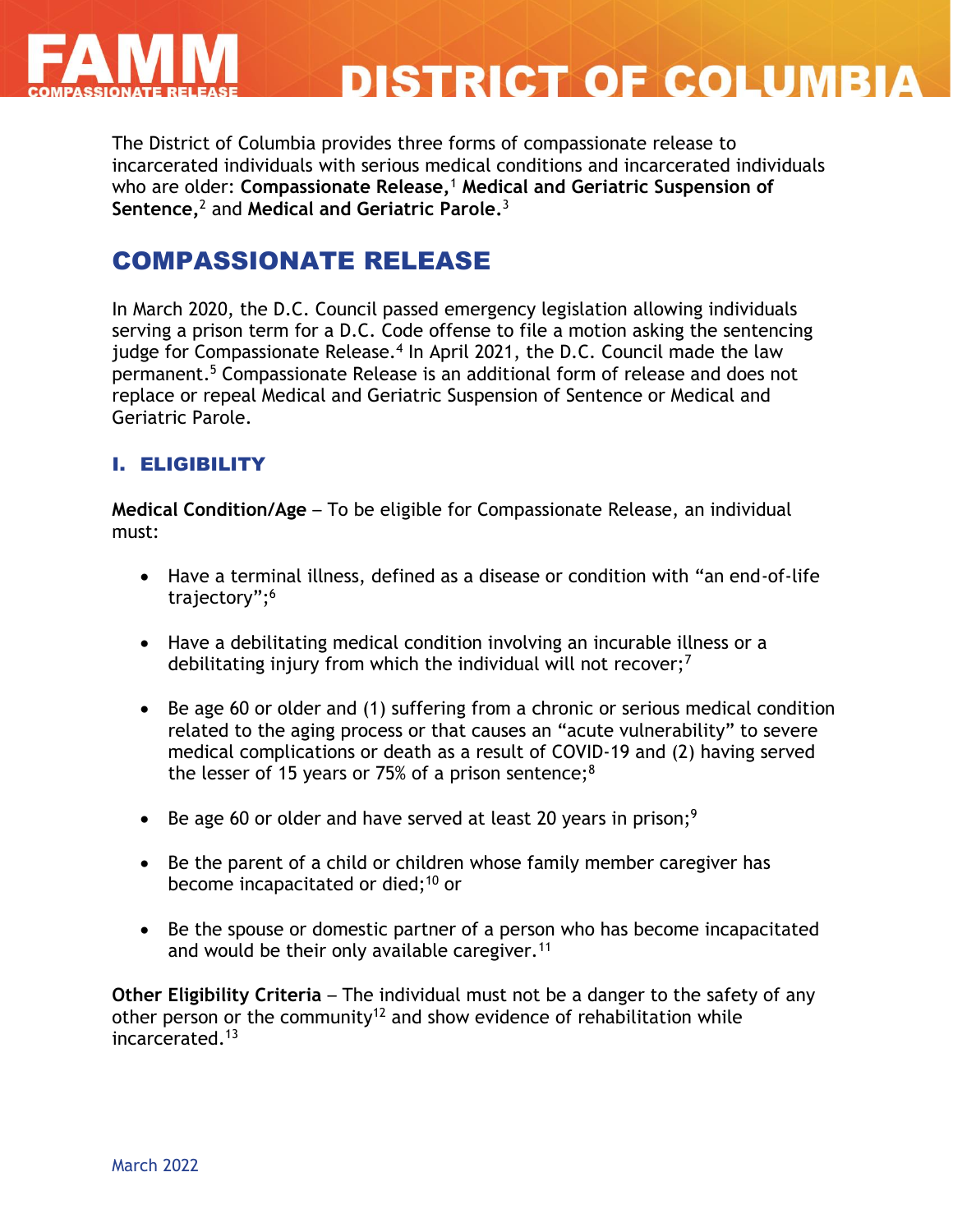#### II. APPLICATION/REFERRAL

To ask for Compassionate Release, a motion must be filed with the incarcerated individual's sentencing judge asking for a reduction in sentence.<sup>14</sup> Motions may be brought by (1) the individual, (2) the U.S. Attorney's Office for the District of Columbia, (3) the Bureau of Prisons, and (4) the U.S. Parole Commission.<sup>15</sup>

#### III. DOCUMENTATION AND ASSESSMENT

The Compassionate Release law does not include a petition form or provide any details on what medical evidence or other documentation should be included in the petition. The D.C. Public Defender Service has stated that it's helpful for individuals to include in their petitions "evidence of rehabilitation." The examples given include classes taken, work opportunities, programs, disciplinary record, and letters of reference and support.<sup>16</sup>

#### IV. DECISION-MAKING PROCESS

**Decision-Maker** – The Superior Court of the District of Columbia makes all decisions on Compassionate Release requests.<sup>17</sup> The Statute directs that the court "shall" modify the term of imprisonment if it determines the individual is not a danger to the safety of any other person in the community, in light of statutory factors in 18 U.S.C. §§ 3142 (g) and 3553 (a) and evidence of the individual's rehabilitation while incarcerated.<sup>18</sup>

**Process** – Hearings are not required, and at the request of the incarcerated individual's attorney, the court may waive the individual's appearance should a hearing be scheduled.<sup>19</sup>

#### V. POST-DECISION

**Appeals** – Denials of Compassionate Release motions are considered "final orders" and, as such, can be appealed to the D.C. Court of Appeals.<sup>20</sup>

**Supervision** – The Court Services and Offender Supervision Agency (CSOSA) – a federal, executive branch agency that coordinates with the Superior Court and the U.S. Parole Commission – supervises individuals granted Compassionate Release.<sup>21</sup>

#### VI. REPORTING/STATISTICS

The District of Columbia Corrections Information Council reported that from March 2020 through March 16, 2021, 143 individuals were granted Compassionate Release.<sup>22</sup>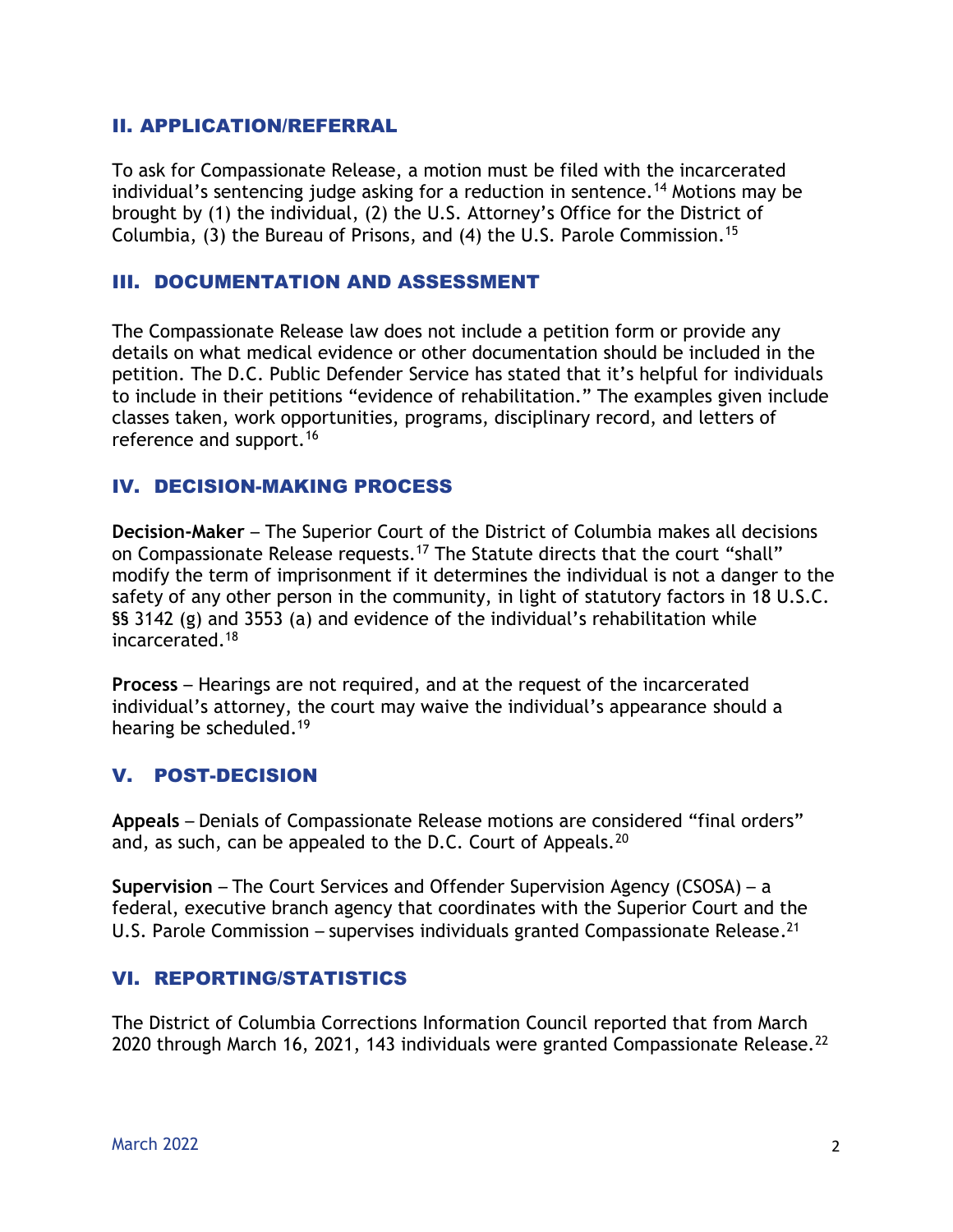## MEDICAL AND GERIATRIC SUSPENSION OF SENTENCE

#### I. ELIGIBILITY

**Medical Condition/Age** – To be considered for Medical and Geriatric Suspension of Sentence, an incarcerated individual must be serving a sentence for crimes committed **on or after August 5, 2000**, <sup>23</sup> and must be:

- Permanently incapacitated due to a medical condition that was not known to the court at the time of sentencing;  $24$
- Terminally ill, having a medical condition that was not known to the court at the time of sentencing; $^{25}$  or
- Geriatric, being age 65 or older with a chronic infirmity, illness, or disease related to aging.<sup>26</sup>

**Exclusions** – Incarcerated individuals convicted of first degree murder or certain crimes committed while armed may be eligible for a Medical Suspension of Sentence but are **not** eligible for Geriatric Suspension of Sentence.<sup>27</sup>

#### II. APPLICATION/REFERRAL

The Director of the Federal Bureau of Prisons must file a motion with the Superior Court of the District of Columbia on behalf of an incarcerated individual asking that the sentence be suspended due to incapacitation, terminal illness, or age.<sup>28</sup>

 If the court receives a request for Medical and Geriatric Suspension of Sentence directly from an incarcerated individual or that person's representative, it may refer the request to the Federal Bureau of Prisons for (1) a motion or (2) a statement of the reasons the Bureau will not be filing a motion.<sup>29</sup>

#### III. DOCUMENTATION AND ASSESSMENT

A copy of the motion is served on the individual's attorney and the prosecutor.<sup>30</sup> No additional information on documentation that is needed for the motion is provided in the regulations.

#### IV. DECISION-MAKING PROCESS

**Decision-Maker** – The Superior Court of the District of Columbia makes all decisions regarding Medical and Geriatric Suspension of Sentence.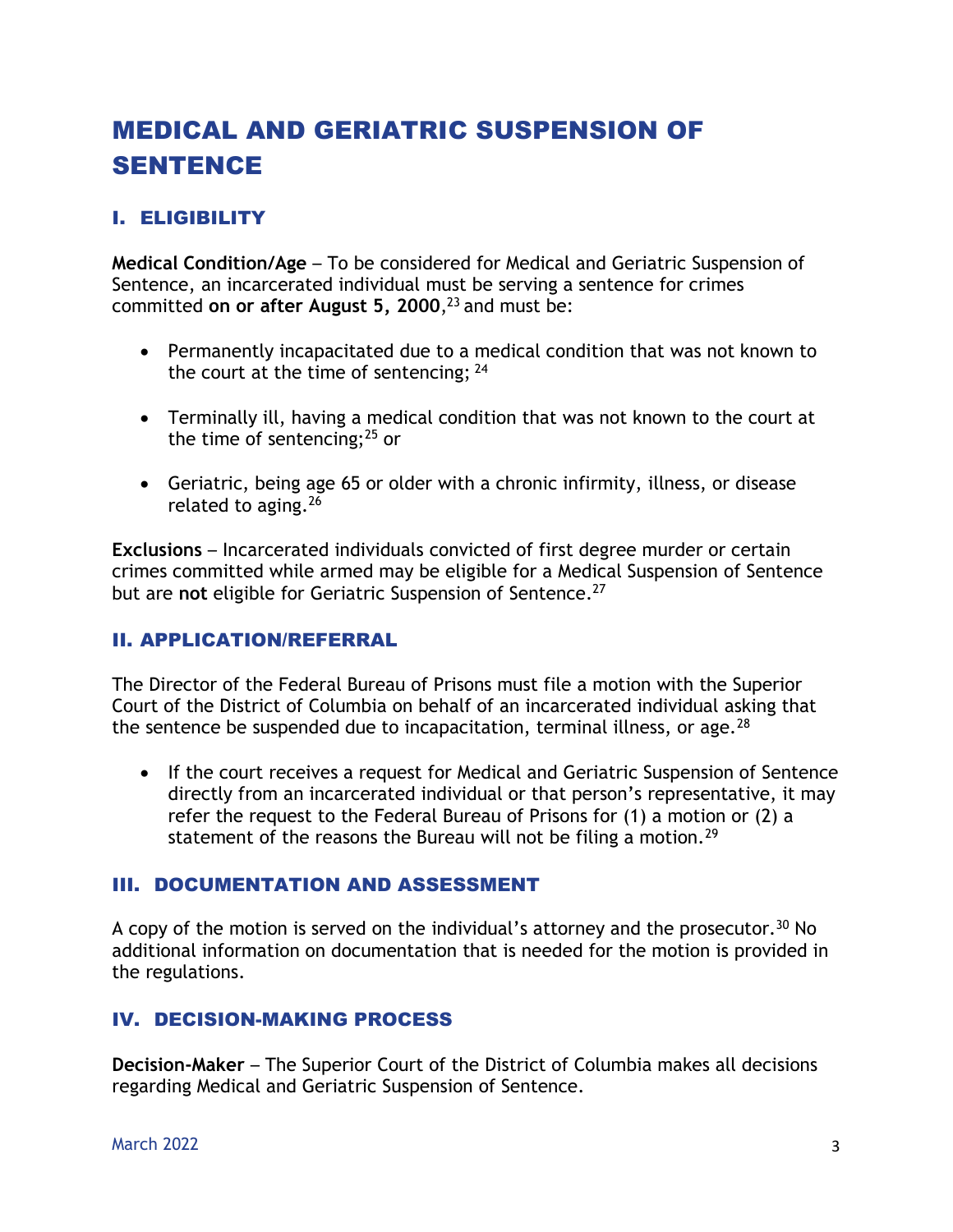- Note that the court must give the prosecutor and the incarcerated individual's attorney notice and an opportunity to be heard regarding the motion.<sup>31</sup>
- The court is directed to act "expeditiously" on any motion submitted by the Bureau of Prisons for a Medical and Geriatric Suspension of Sentence.<sup>32</sup> However, "expeditiously" is not defined.

**Decision Factors** – The Court must determine whether the person's release under supervision is compatible with public safety.  $33$ 

#### V. POST-DECISION

**Supervision** – If the court grants a Medical and Geriatric Suspension of Sentence, it will impose a period of probation/supervision equal to the suspended period of incarceration.<sup>34</sup>

 The Court Services and Offender Supervision Agency (CSOSA) – a federal, executive branch agency that coordinates with the Superior Court and the U.S. Parole Commission – supervises individuals granted Medical and Geriatric Suspension of Sentence.<sup>35</sup>

#### VI. REPORTING/STATISTICS

There is no publicly available information providing the number of individuals whom the Superior Court of the District of Columbia has granted a Medical and Geriatric Suspension of Sentence.

## MEDICAL AND GERIATRIC PAROLE

#### I. ELIGIBILITY

**Medical Condition/Age** – To be eligible for Medical and Geriatric Parole, an incarcerated individual must be serving a sentence for a crime committed **before August 5, 2000**, and meet one of the following criteria:

- Permanently and irreversibly incapacitated due to a physical or medical condition that is not terminal and that did not exist at the time of sentencing;<sup>36</sup>
- Terminally ill, due to an incurable illness or disease that did not exist at the time of sentencing, with the individual being within six months of death; <sup>37</sup> or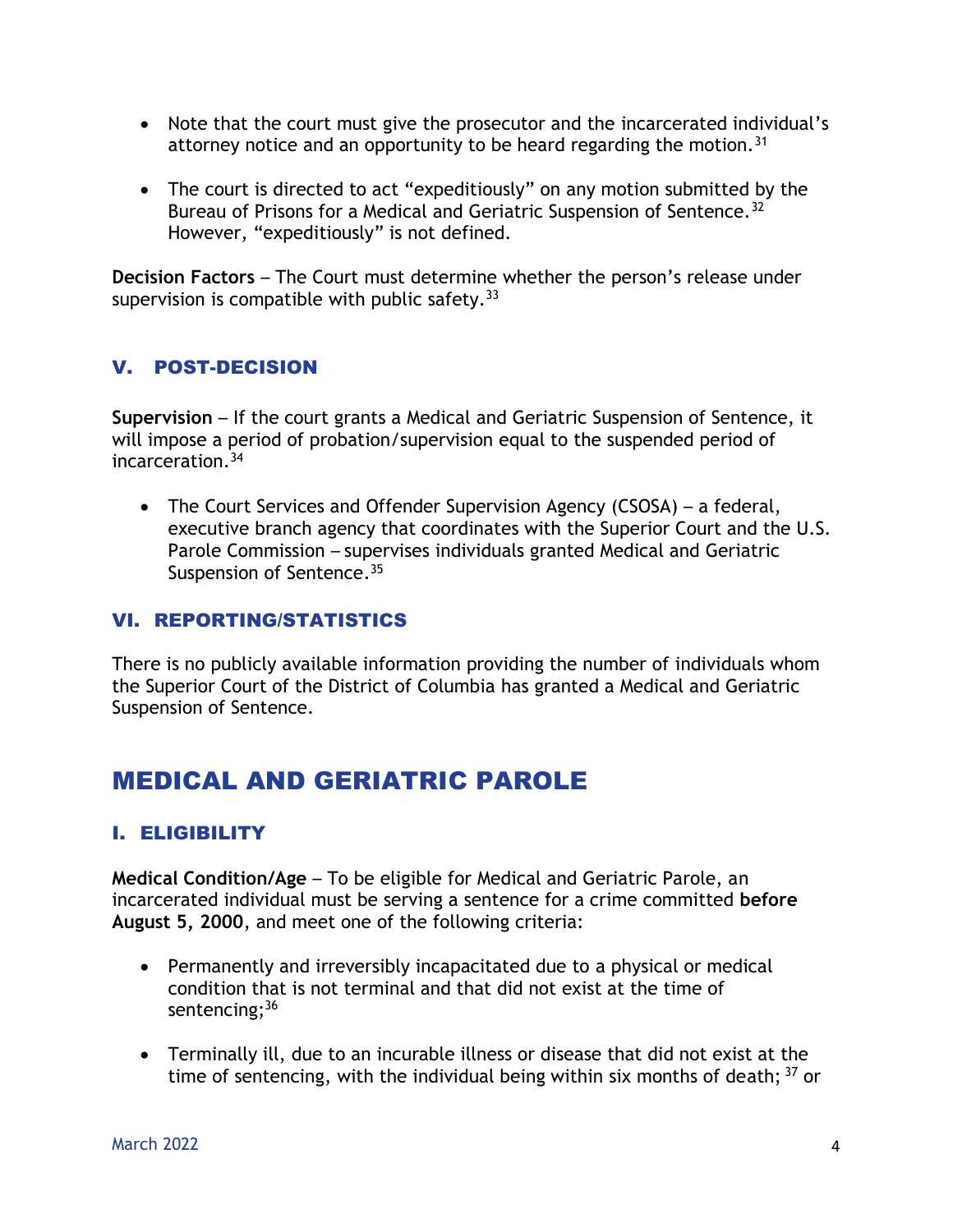Geriatric, defined as age 65 or older with a chronic infirmity, illness, or disease related to aging that did not exist at the time of sentencing.  $38$ 

**Exclusions** – Individuals convicted of first-degree murder or certain crimes committed while armed are not eligible for Medical and Geriatric Parole.<sup>39</sup>

#### II. APPLICATION/REFERRAL

An incarcerated individual, or a representative for the individual,<sup>40</sup> may submit an application for Medical and Geriatric Parole to the appropriate case management staff at the correctional facility.<sup>41</sup>

#### III. DOCUMENTATION AND ASSESSMENT

The institution is responsible for submitting the application and relevant documentation to the U.S. Parole Commission. If the individual is seeking Medical Parole, the institution must provide supporting documentation that the individual is terminally ill or irreversibly incapacitated by a physical or medical condition that is not terminal.<sup>42</sup> If the individual is seeking Geriatric Parole, the institution must submit a report documenting the person's age and chronic infirmity, illness, or disease related to aging.  $43$ 

**Medical Parole Applications** – Within 15 days of receiving an application for Medical Parole from an incarcerated individual or the person's representative, the institution's case management staff must forward the application, a medical report, and any recommendations to the Parole Commission.<sup>44</sup>

 If the individual has requested Medical Parole based on a terminal illness, the institution's medical staff must provide the Parole Commission "with a reasonable medical judgment" that the person is within six months of death due to an incurable illness or disease.<sup>45</sup>

**Geriatric Parole Applications** – Within 30 days of receiving an application for Geriatric Parole from an incarcerated individual or the person's representative, the institution's case management staff must forward the application, a medical report, and any recommendations to the Parole Commission.<sup>46</sup>

#### IV. DECISION-MAKING PROCESS

**Decision Maker** – The U.S. Parole Commission has sole authority to grant Medical and Geriatric Parole and define conditions of release for individuals.<sup>47</sup>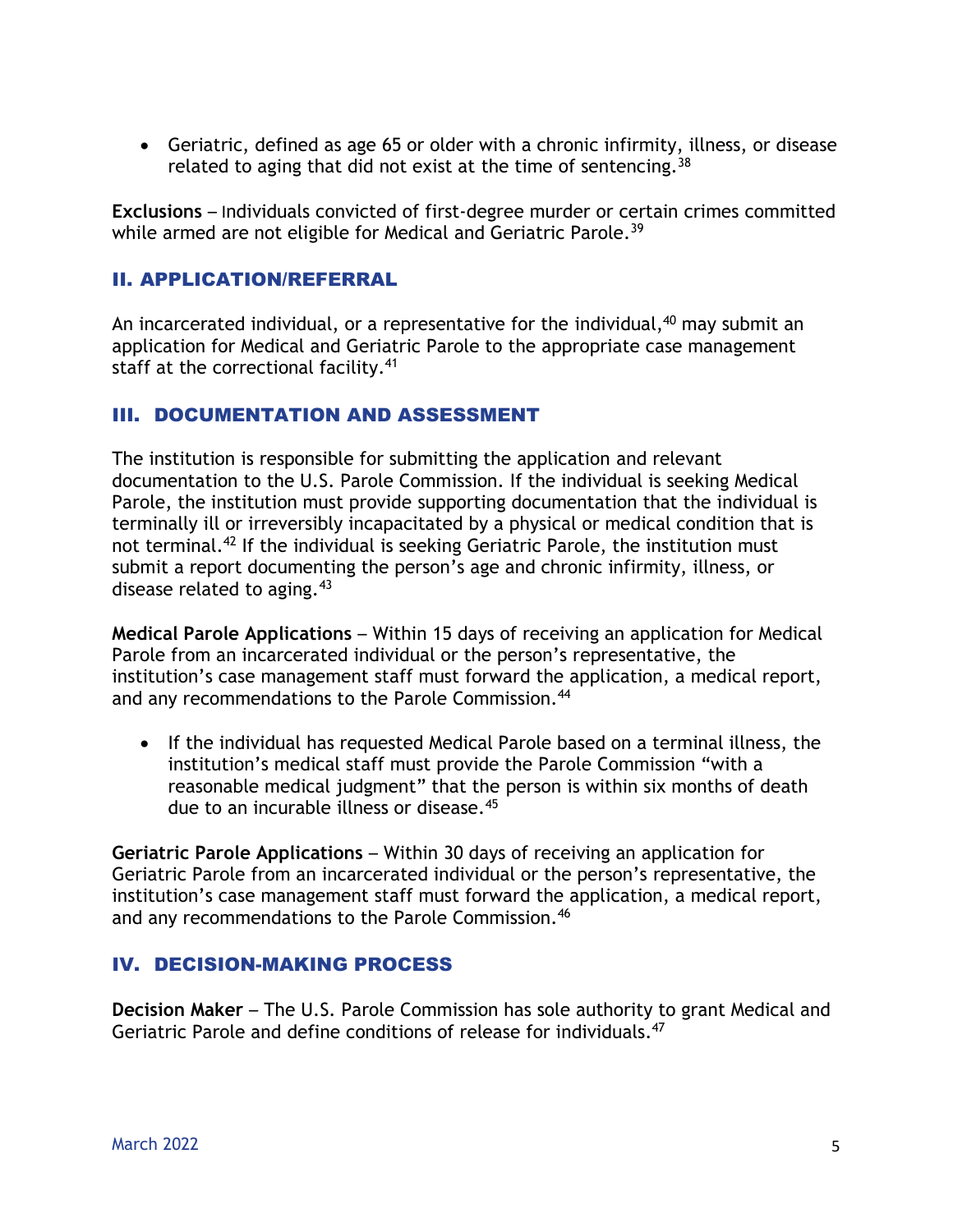#### **Time Frames**

 The Parole Commission must make a decision within a set number of days, and that varies depending on whether an individual has requested Medical Parole or Geriatric Parole. The Commission must decide within 15 days of receiving a Medical Parole application and report<sup>48</sup> and within 30 days of receiving a Geriatric Parole application and report.<sup>49</sup>

**Hearings** – The general parole regulations include detailed requirements for hearings.<sup>50</sup> However, nothing in the regulations indicates that those requirements apply to Medical and Geriatric Parole cases. Given the expedited time frames for Medical and Geriatric Parole decisions, the general parole hearing rules would not appear to apply.

**Victim Input** – The general parole rules state that the victim of a crime, or a representative of the victim's immediate family, has the right to testify and/or offer a written or recorded statement as to whether parole should be granted.<sup>51</sup> Although the Medical and Geriatric Parole rules do not state that this requirement applies, the Parole Commission's website says that "[v]ictims or victim's next-of-kin who are registered to receive notification will receive information regarding an application for medical parole. The victim has the opportunity to provide input to the Parole Commission on this decision."<sup>52</sup>

**Decision Factors: Medical Parole Cases** – To find an individual eligible for Medical Parole, the Parole Commission considers the following factors:

- Seriousness of the Crime Although the Parole Commission can order release on Medical Parole at any time, regardless of whether a person has completed the minimum sentence,<sup>53</sup> it will still consider the seriousness of the individual's crime in deciding whether to grant release prior to the person completing the minimum sentence.<sup>54</sup>
- Danger to Self or Others The Parole Commission must find that the individual will not be a danger to self or others if released.<sup>55</sup>
	- o For incarcerated individuals applying for Medical Parole on the basis of permanent and irreversible incapacitation, the Parole Commission must find that the person will not be a danger to self or others **because** the medical condition has resulted in an inability to continue criminal activity.<sup>56</sup>
- Welfare of Society The Commission will consider whether the individual's release is compatible with the welfare of society.<sup>57</sup>

**Decision Factors: Geriatric Parole Cases** – To find an incarcerated individual eligible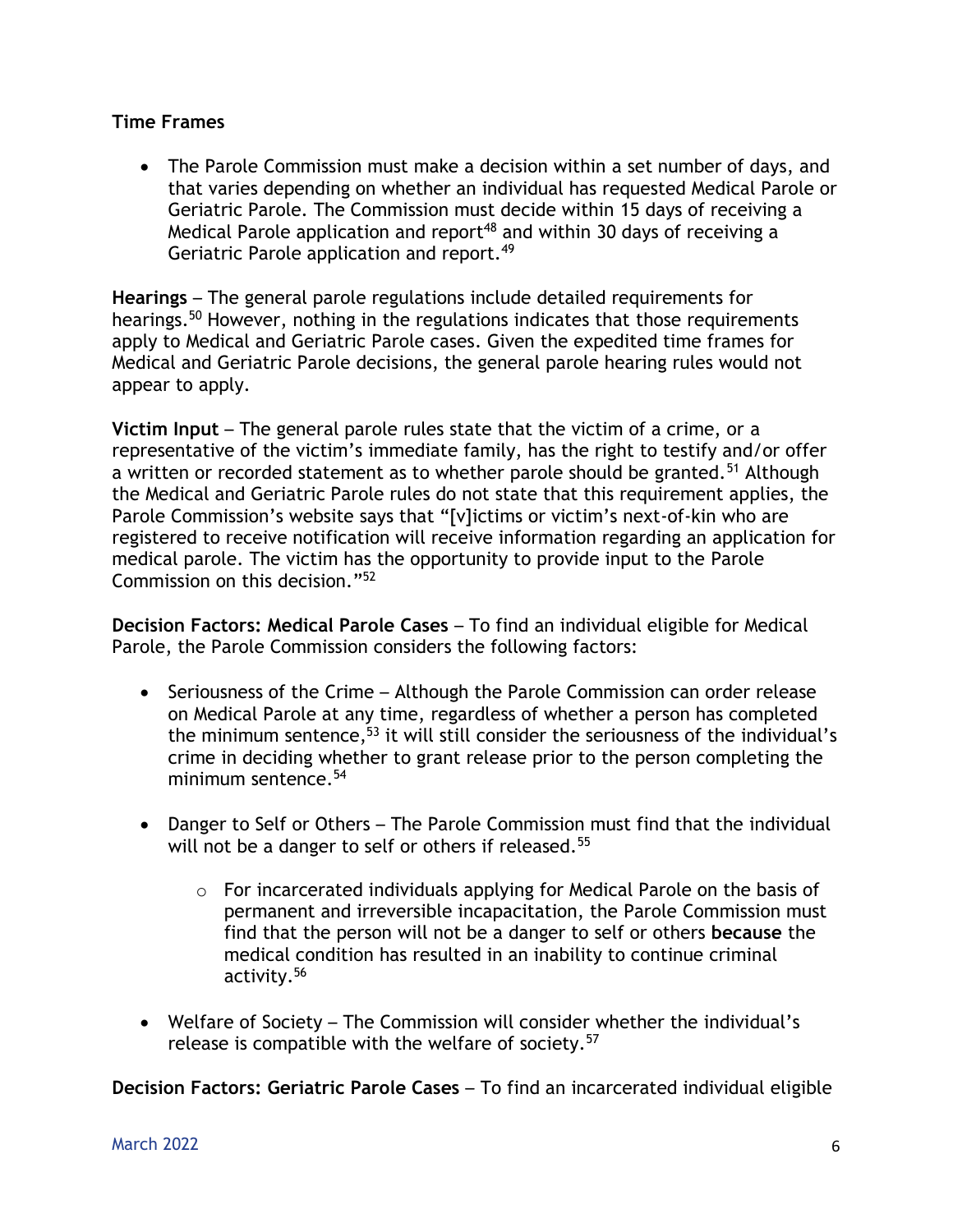for Geriatric Parole, the Parole Commission considers the following factors:

- Whether there is a low risk that the person will commit new crimes;<sup>58</sup>
- Whether the person's release is compatible with the welfare of society;<sup>59</sup>
- Seriousness of the crime and the age at which it was committed; $60$
- Current age;<sup>61</sup>
- A comprehensive health evaluation, including the severity of the individual's illness, disease, or infirmities; $62$
- $\bullet$  Institutional behavior;<sup>63</sup>
- Level of risk for violence; $64$
- Criminal history; $65$  and
- Alternatives to a traditional prison setting.<sup>66</sup>

**Conditions and Prerelease Planning** – The general parole rules state that release plans must include evidence that the necessary "aftercare" will be available for parolees who are ill or who have any other "demonstrable problems" for which special care is necessary, such as hospitalization.<sup>67</sup>

#### V. POST-DECISION

**Effect of Medical or Geriatric Parole Request on Nonmedical Parole Eligibility** – The Parole Commission can consider Medical and Geriatric Parole in addition to any other parole for which an individual is eligible.<sup>68</sup>

**Denials and Appeal Rights** – On the basis of "changed circumstances," an individual, a representative, or staff at the institution in which the person is housed can ask the Parole Commission to reconsider a decision denying Medical and Geriatric Parole.<sup>69</sup>

**Supervision** – The Court Services and Offender Supervision Agency (CSOSA) – a federal, executive branch agency that coordinates with the Superior Court and the U.S. Parole Commission – supervises individuals granted Medical and Geriatric Parole. 70

**Revocation/Termination** – The Parole Commission has authority to return parolees to prison upon an order of revocation.<sup>71</sup> However, there are no revocation grounds specific to Medical and Geriatric Parole.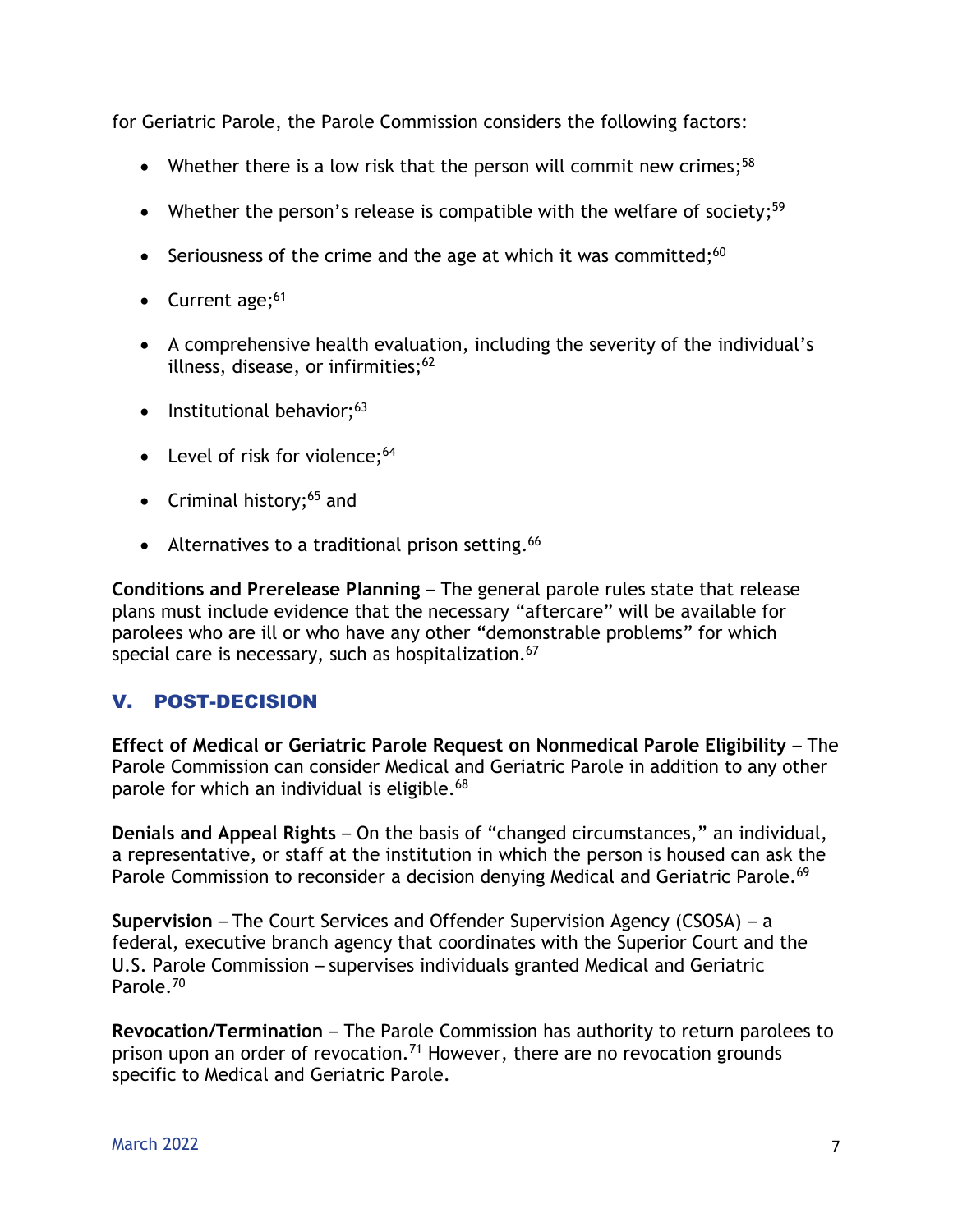#### VI. REPORTING/STATISTICS

The Parole Commission has not provided any statistics on how many people have been released on Medical and Geriatric Parole. The Commission did not respond to FAMM's request for information on how many individuals were released in 2019 and 2020.

### DISTRICT OF COLUMBIA COMPASSIONATE RELEASE PRIMARY LEGAL SOURCES

#### COMPASSIONATE RELEASE

#### **Statute**

Code of the District of Columbia, § 24-403.04 (2021), available through the Council of the District of Columbia, [https://code.dccouncil.us/dc/council/code/sections/24-403.04.html.](https://code.dccouncil.us/dc/council/code/sections/24-403.04.html)

#### MEDICAL AND GERIATRIC SUSPENSION OF SENTENCE

#### **Statutes**

Code of the District of Columbia, § 24-468 (2021), available through the Council of the District of Columbia, [https://code.dccouncil.us/dc/council/code/sections/24-468.html.](https://code.dccouncil.us/dc/council/code/sections/24-468.html)

Code of the District of Columbia, § 24-467 (2021), available through the Council of the District of Columbia, [https://code.dccouncil.us/dc/council/code/sections/24-467.html.](https://code.dccouncil.us/dc/council/code/sections/24-467.html)

#### MEDICAL AND GERIATRIC PAROLE

#### **Regulations**

Code of Federal Regulations, Title 28, §§ 2.77 and 2.78 (2020), available through the U.S. Government Printing Office, [https://www.govinfo.gov/content/pkg/CFR-2020-title28-vol1/pdf/CFR-2020-title28](https://www.govinfo.gov/content/pkg/CFR-2020-title28-vol1/pdf/CFR-2020-title28-vol1-sec2-78.pdf) [vol1-sec2-78.pdf.](https://www.govinfo.gov/content/pkg/CFR-2020-title28-vol1/pdf/CFR-2020-title28-vol1-sec2-78.pdf)

## NOTES

\* *Id. means see prior note.*

<sup>1</sup> D.C. Code, § 24-403.04.

<sup>2</sup> D.C. Code §§ 24-467 and 24-468.

<sup>3</sup> 28 C.F.R. §§ 2.77 and 2.78. Note that the D.C. Code, §§ 24-461 through 24-467, also covers Medical and Geriatric Parole. However, the D.C. Code sections include provisions that are no longer current,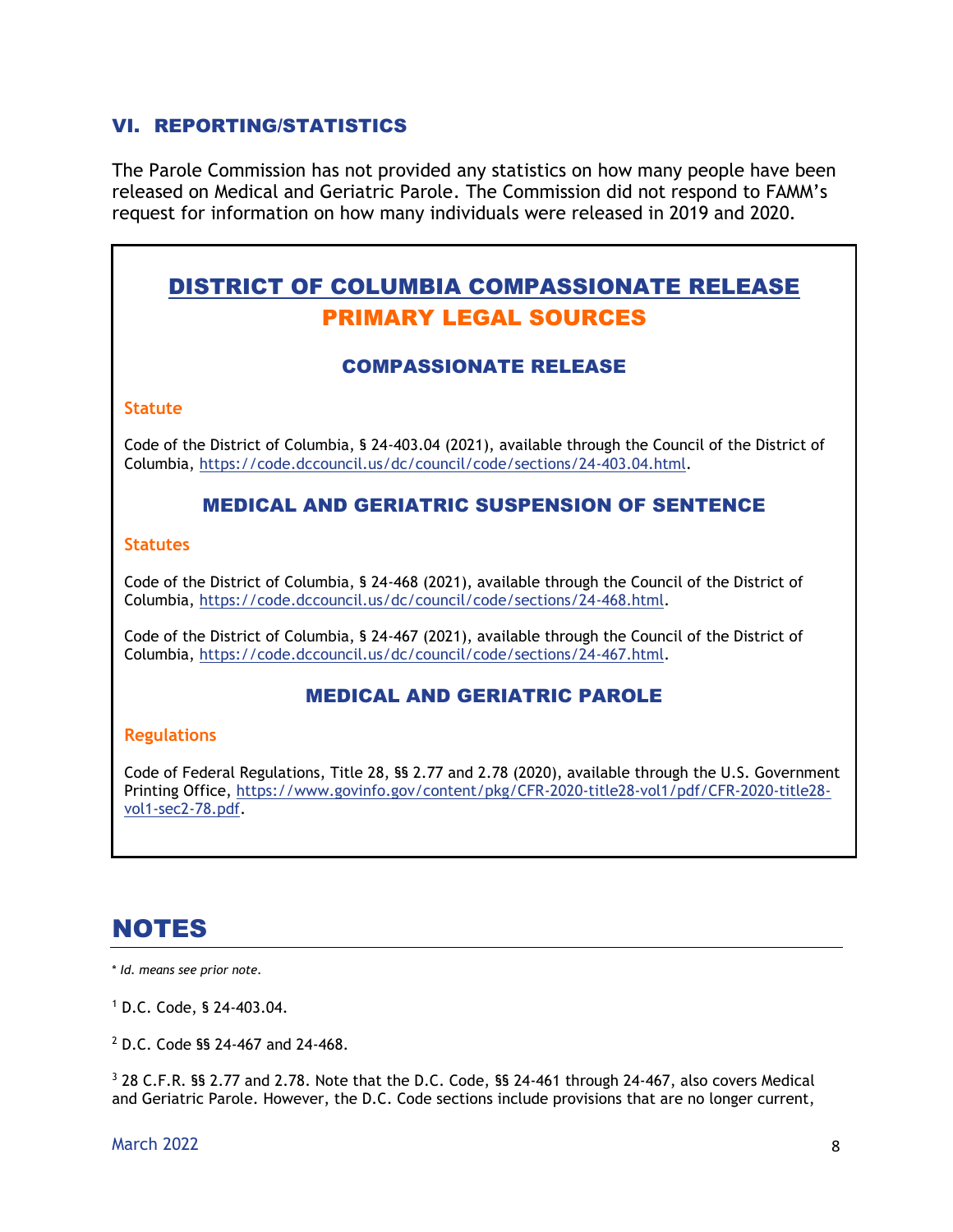e.g., references to the D.C. Board of Parole, which was abolished over 20 years ago. Because of that, only the relevant C.F.R. sections are cited when discussing Medical and Geriatric Parole.

<sup>4</sup> D.C. Act 23-286, COVID-19 Response Supplemental Emergency Amendment Act of 2020, [https://code.dccouncil.us/us/dc/council/acts/23-286.](https://code.dccouncil.us/us/dc/council/acts/23-286)

<sup>5</sup> D.C. Code § 24-403.04 [as added April 27, 2021, D.C. Law 23-274, § 1203 (b)].

 $6$  ld. at (a)  $(1)$ .

 $7$  ld. at (a) (3) (A).

 $8$  ld. at (a) (3) (B) (i) through (B) (iii).

 $9$  ld. at (a) (2).

 $10$  Id. at (a) (3) (C).

 $11$  ld. at (a) (3) (D).

 $12$  Id. at (a), referencing 18 U.S.C. §§ 3142 (g) and 3553 (a).

 $13$  Id.

<sup>14</sup> Note that for individuals serving a prison sentence for violations of the D.C. Code who are housed in federal prisons, there is no requirement that the individual first ask the Bureau of Prisons for Compassionate Release; this is different from the federal Compassionate Release law and different from the D.C. Medical and Geriatric Suspension of Sentence requirements.

<sup>15</sup> D.C. Code § 24-403.04 (b).

<sup>16</sup> The Public Defender Service for the District of Columbia, *The D.C. Reentry Navigator* (January 2021), 28, [https://www.pdsdc.org/docs/default-source/d.c.-reentry-navigator/the-d-c-reentry-navigator](https://www.pdsdc.org/docs/default-source/d.c.-reentry-navigator/the-d-c-reentry-navigator-empowering-you-to-succeed-with-a-d-c-criminal-record.pdf)[empowering-you-to-succeed-with-a-d-c-criminal-record.pdf.](https://www.pdsdc.org/docs/default-source/d.c.-reentry-navigator/the-d-c-reentry-navigator-empowering-you-to-succeed-with-a-d-c-criminal-record.pdf)

<sup>17</sup> D.C. Code § 24-403.04 (a).

 $18$  Id.

 $19$  Id. at (c).

 $20$  D.C. Code § 11-721 (a) (1).

<sup>21</sup> D.C. Code § 24-133 (c). See also the CSOSA website at [https://www.csosa.gov](https://www.csosa.gov/) and the CSOSA *Guidance for Individuals on Community Supervision* (2020), [https://www.csosa.gov/wp](https://www.csosa.gov/wp-content/uploads/bsk-pdf-manager/2020/06/Guidance-for-Individuals-on-Community-Supervision-v20200228.pdf)[content/uploads/bsk-pdf-manager/2020/06/Guidance-for-Individuals-on-Community-Supervision](https://www.csosa.gov/wp-content/uploads/bsk-pdf-manager/2020/06/Guidance-for-Individuals-on-Community-Supervision-v20200228.pdf)[v20200228.pdf.](https://www.csosa.gov/wp-content/uploads/bsk-pdf-manager/2020/06/Guidance-for-Individuals-on-Community-Supervision-v20200228.pdf) For additional resources to help individuals succeed on supervision, see the D.C. Public Defender Service's *The D.C. Reentry Navigator* at [https://www.pdsdc.org/need-legal](https://www.pdsdc.org/need-legal-advice/dcreentrynavigator)[advice/dcreentrynavigator.](https://www.pdsdc.org/need-legal-advice/dcreentrynavigator)

<sup>22</sup> District of Columbia Corrections Information Council, *The Implementation of D.C. Code 24-403.04 Motions for Compassionate Release as of March 16, 2021* (April 23, 2021), [https://cic.dc.gov/page/](https://cic.dc.gov/page/%20implementation-dc-code-24-40304-motions-compassionate-release-march-16-2021)  [implementation-dc-code-24-40304-motions-compassionate-release-march-16-2021.](https://cic.dc.gov/page/%20implementation-dc-code-24-40304-motions-compassionate-release-march-16-2021)

<sup>23</sup> D.C. Code § 24-468 (a) (1).

March 2022 **9**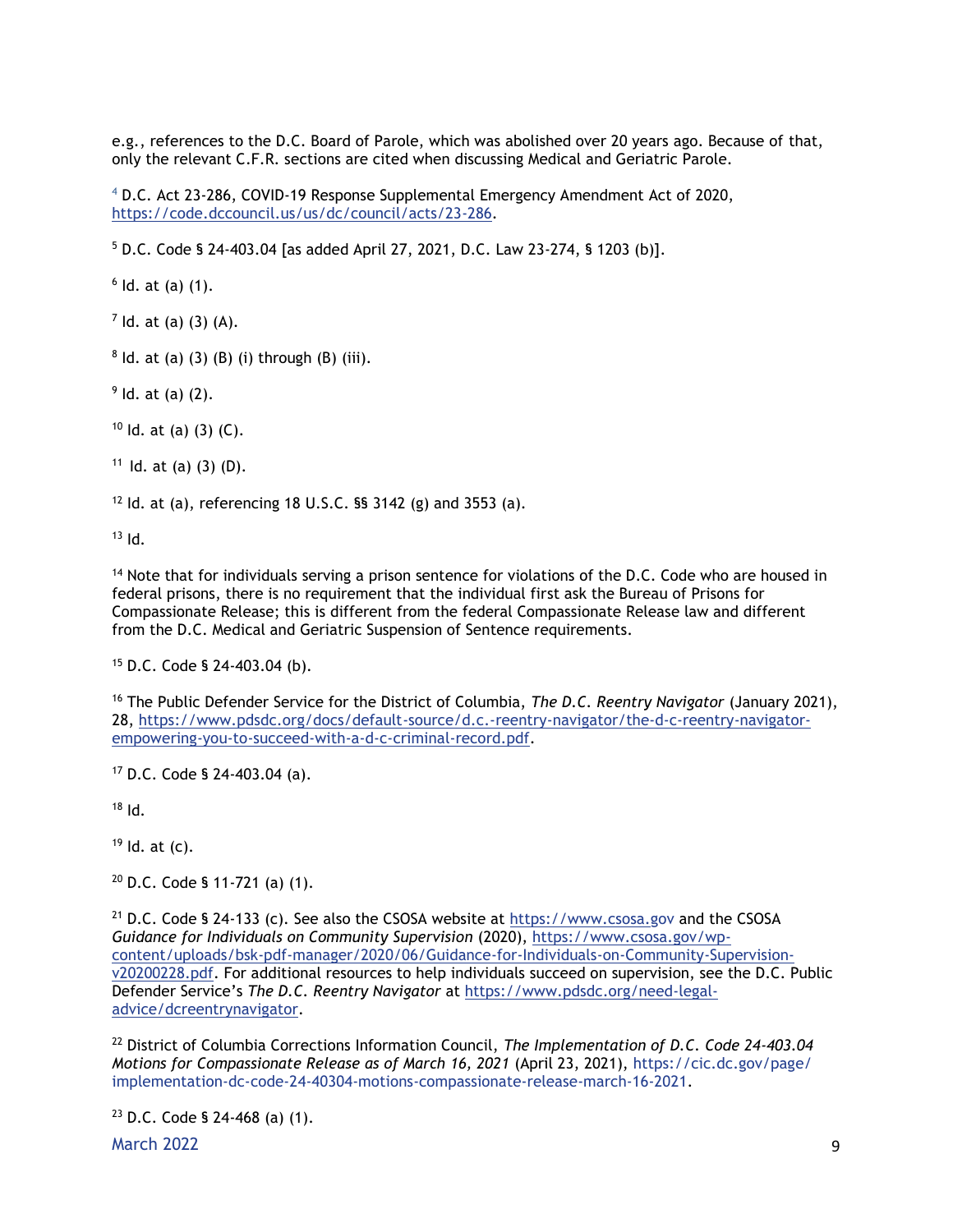ld. at (b) (1) (A).

Id.

Id. at (b) (1) (B).

D.C. Code § 24-467, referencing D.C. Code §§ 22-4502, 22-4504 (b), and 22-2803.

D.C. Code § 24-468 (a) (1).

Id. at (b) (2).

Id. at (a)  $(1)$ .

Id. at (b)  $(1)$ .

Id. at (b) (2).

ld. at (b) (1) (A) and (B).

Id. at (a) (1).

 D.C. Code § 24-133 (c). See the CSOSA website at [https://www.csosa.gov](https://www.csosa.gov/) and the *CSOSA Guidance for Individuals on Community Supervision* (2020), [https://www.csosa.gov/wp-content/uploads/bsk](https://www.csosa.gov/wp-content/uploads/bsk-pdf-manager/2020/06/Guidance-for-Individuals-on-Community-Supervision-v20200228.pdf)[pdf-manager/2020/06/Guidance-for-Individuals-on-Community-Supervision-v20200228.pdf.](https://www.csosa.gov/wp-content/uploads/bsk-pdf-manager/2020/06/Guidance-for-Individuals-on-Community-Supervision-v20200228.pdf) For additional resources to help individuals succeed on supervision, see the D.C. Public Defender Service's *The D.C. Reentry Navigator* at [https://www.pdsdc.org/need-legal-advice/dcreentrynavigator.](https://www.pdsdc.org/need-legal-advice/dcreentrynavigator)

28 C.F.R. §§ 2.77 (a) and 2.77 (g) (2).

28 C.F.R. §§ 2.77 (a) and 2.77 (b) (1) and (g) (2).

28 C.F.R. §§ 2.78 (a) and (g) (2).

 28 C.F.R. §§ 2.77 (g) (1) and 2.78 (g) (1), referencing crimes listed in D.C. Code §§ 22-4502, 22-4504 (b), and 22-2803. Note that § 2.77 (g) (1), which says this exclusion applies to Medical Parole, lists D.C. Code § 24-467 as its source. However, D.C. Code § 24-467 states that incarcerated individuals are not eligible for **Geriatric** Parole if they have been convicted of first-degree murder or certain crimes committed while armed – it does **not** include such an exclusion for individuals applying for **Medical** Parole. Thus, the C.F.R. and D.C. Code conflict with each other.

The regulation does not define "representative."

28 C.F.R. §§ 2.77 (e) and 2.78 (d).

28 C.F.R. § 2.77 (a)

28 C.F.R. § 2.78 (a).

28 C.F.R. § 2.77 (e).

Id. at (b)  $(1)$ .

28 C.F.R § 2.78 (d).

March  $2022$  and  $10$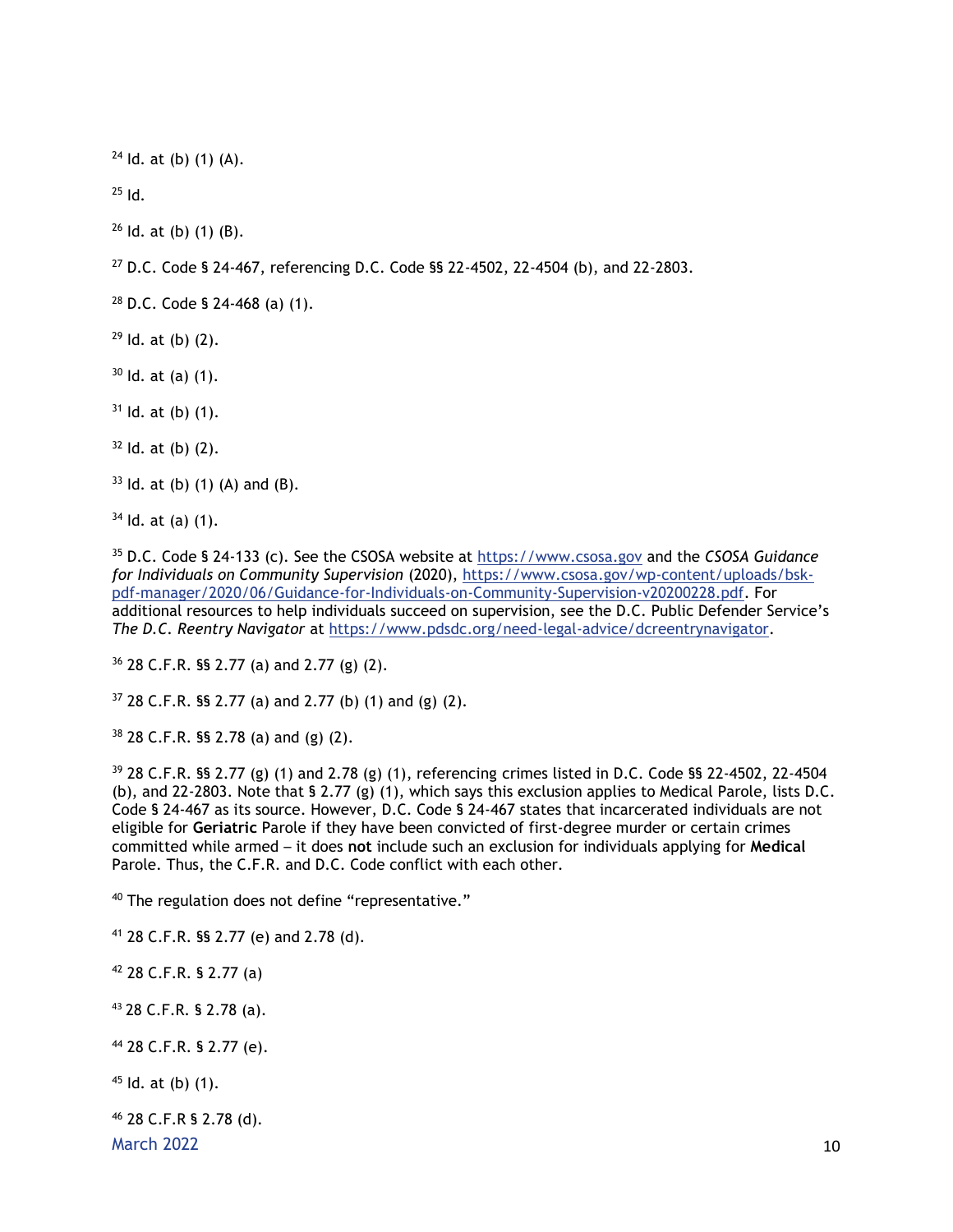Sections 11231 (a) and (b) of the Revitalization Act transferred the authority of the Board of Parole to the U.S. Parole Commission and abolished the D.C. Board of Parole. See also D.C. Code § 24-131 and 28 C.F.R. §§ 28-270 (b) and (d). Thus, the U.S. Parole Commission handles all parole-related matters for Washington, D.C. residents convicted of crimes before August 5, 2000. Id. Note that the D.C. Code still erroneously includes references to the D.C. "Board of Parole" even though the Board was abolished and its functions were taken over by the U.S. Parole Commission.

28 C.F.R. § 2.77 (e).

28 C.F.R. § 2.78 (d).

28 C.F.R. § 2.72.

Id. at (c).

52 U.S. Parole Commission, Sentencing, Incarceration & Parole Offenders webpage, "Medical Parole," [https://www.justice.gov/uspc/sentencing-incarceration-parole-offenders.](https://www.justice.gov/uspc/sentencing-incarceration-parole-offenders)

28 C.F.R. § 2.77 (a).

Id. at (d).

ld. at (b) (2) (i) and (c) (1).

Id. at (c) (1).

ld. at (b) (2) (ii) and (c) (2).

28 C.F.R. § 2.78 (b) (1).

Id. at (b) (2).

Id. at  $(c)$ .

Id. at (e) (1).

ld. at (e) (2) and (e) (3).

Id. at (e) (4).

Id. at (e) (5).

Id. at (e) (6).

Id*.* at (e) (7).

28 C.F.R. § 2.83 (e) (3).

28 C.F.R. §§ 2.77 (a) and 2.78 (a).

28 C.F.R. §§ 2.77 (f) and 2.78 (f).